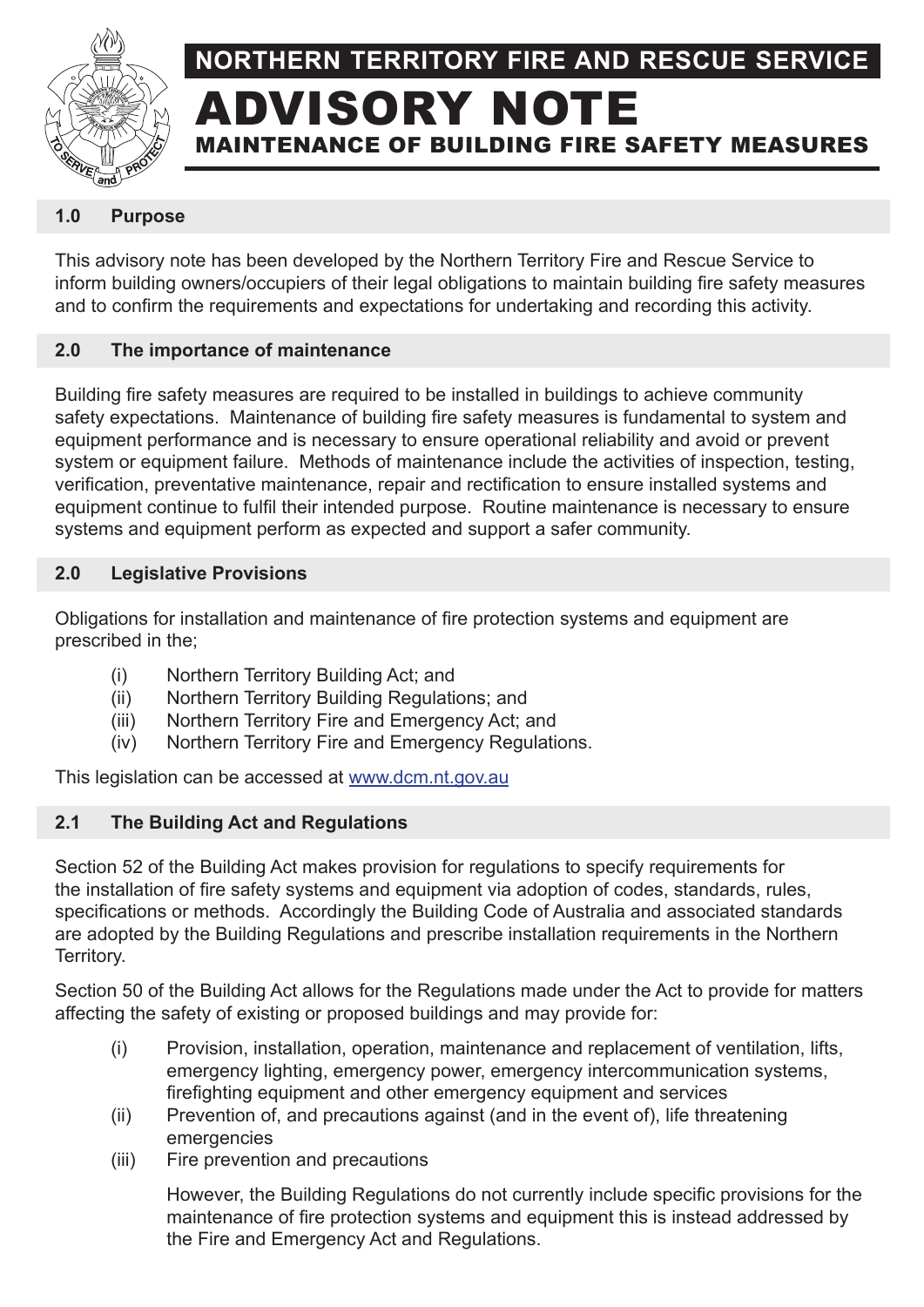#### **2.2 The Fire and Emergency Act and Regulations**

Section 27A of the Fire and Emergency Act makes provision for prescribed buildings to be inspected regularly by the Director of the Northern Territory Fire and Rescue Service or an authorised person to ensure that:

- (i) the requirements of any law in force in the Territory; and
- (ii) the standards imposed by any Australian Standard as in force from time to time in relation to fire safety are met and continue to be met.

Schedule 2 of the Fire and Emergency Regulations (referenced by regulation 11(1AA)) defines what a prescribed building is (see appendix A). The list includes the majority of residential, commercial and industrial buildings where the nature of their use or intended use increases the life safety risk for the building's occupants.

Regulation 11(6)(a) of the Regulations requires the owner of a prescribed building to ensure that "fire alarms and other warning apparatus, exit lights, emergency lighting and fire-fighting equipment are maintained in accordance with relevant standards".

#### **3.0 Building Fire Safety Measures and Relevant Standards of Maintenance**

In order to comply with Regulation 11(6) (a) of the Fire and Emergency Regulations, the owner of a prescribed building is responsible for maintaining a range of building fire safety measures to relevant standards. Table 1 (see page 4) prescribes the Northern Territory Fire and Rescue Services' requirements for what individual building fire safety measures are to be maintained pursuant to Regulation 11(6) (a) and the relevant standard to which they are to be maintained.

Where prescribed buildings have been approved by the relevant authority subject to an alternative solution in accordance with the performance-based Building Code of Australia, maintenance of building fire safety measures in these buildings must be undertaken in accordance with any specific requirements of the alternative solution that formed part of the approval. Where maintenance requirements are not prescribed by the alternative solution or only partly prescribed, maintenance of building fire safety measures in accordance with Table 1 is required.

## **4.0 Maintenance Records and Yearly Condition Reports**

Records of maintenance including logbooks or tags and labels with hard copy summary records must be kept by the building owner indicating that maintenance procedures have been carried out for all building fire safety measures installed in a prescribed building. These are to be available for inspection by the Northern Territory Fire and Rescue Service within 48 hours following request. Maintenance records must indicate:

- the building and its location,
- **i** individual building fire safety measures installed,
- the date and frequency of maintenance undertaken
- the pass/fail criteria required by the relevant maintenance standard listed in Table 1.
- Details of any non-conformance, critical defect or non-critical defect
- The name of the building owner responsible for maintenance
- The name of the person who carried out maintenance

Where the relevant maintenance standard listed in Column 2 of Table 1 prescribes requirements for service records, compliance with the service record requirements in that standard is required to satisfy the Northern Territory Fire and Rescue Service.

Yearly condition reports summarising the service records of the year's maintenance activities are required by AS 1851-2012 to be provided by maintenance service providers to building owners each year. Yearly condition reports must contain details of outstanding defects and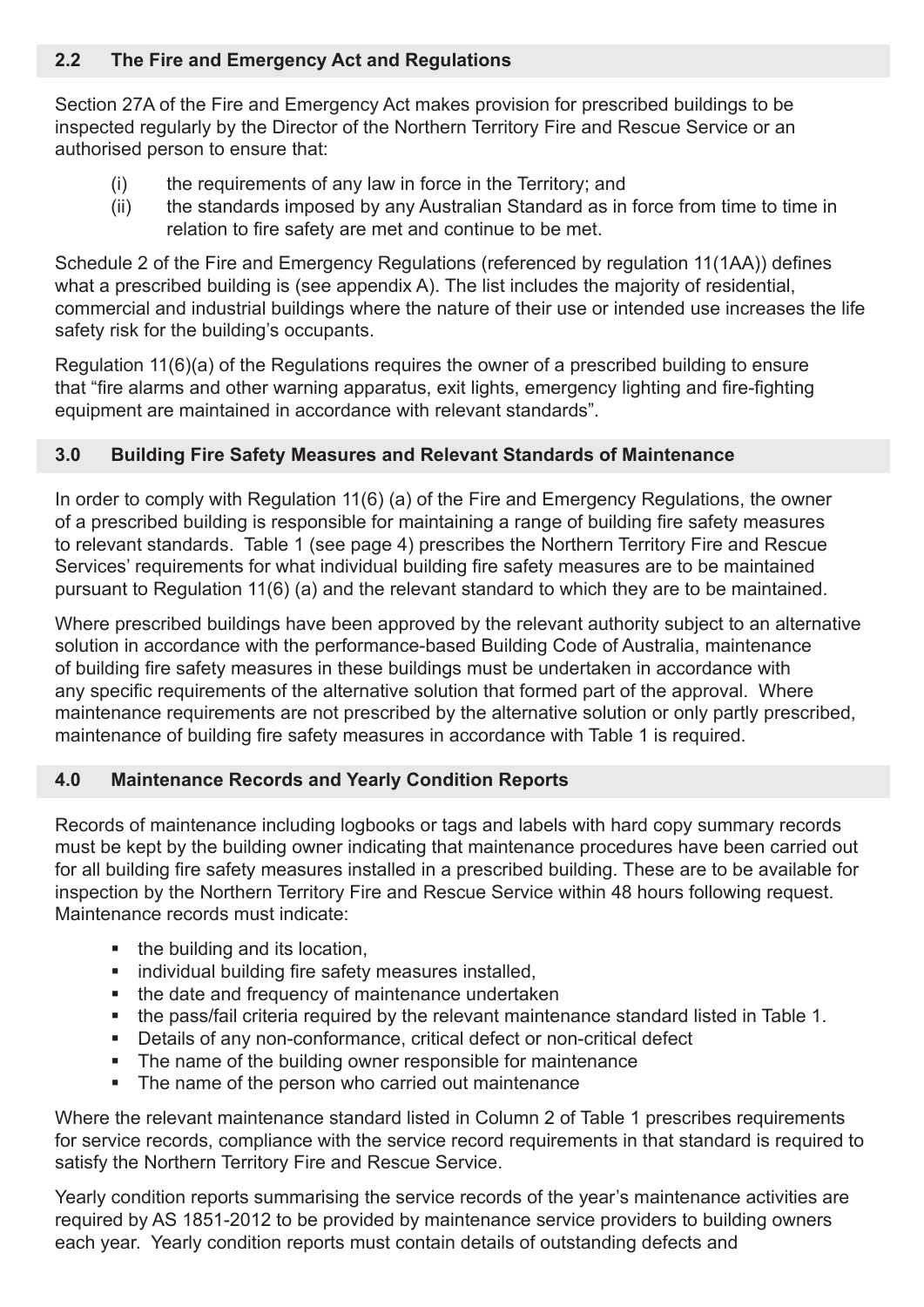non-conformances and should be provided for all building fire safety measures in the format described in AS 1851-2012.

#### **5.0 Defect Reporting and Rectification**

In accordance with the procedure outlined in AS 1851-2012, the following applies to all building fire safety measures installed in a building.

- The building owner will be identified of critical defects before the maintenance service provider leaves site, or where this cannot be achieved, as soon as possible. Written confirmation of a critical defect will be provided in 24 hours.
- Non-critical defects, non-conformances and out of tolerance activities will be communicated in writing by the maintenance service provider within one week.

The terms critical defect, non-critical defect, non-conformance and tolerance are to be applied as defined in AS 1851-2012.

It is the building owner's responsibility to rectify any defects. Critical defects should be rectified with the minimum of delay. Non-critical defects and non-conformances should be rectified or resolved as soon as practicable.

#### **6.0 Competent Persons**

It is important that maintenance of building fire safety measures is conducted by competent persons. Northern Territory Fire and Rescue Service recognises that holding relevant nationally recognised units of competency from the Australian Qualification Framework is an appropriate way to demonstrate competence regarding the maintenance of building fire safety measures. The Northern Territory Fire and Rescue Service also acknowledges that holding accreditation via the national Fire Protection Accreditation Scheme (FPAS) developed and administered by Fire Protection Association Australia demonstrates that individuals have obtained or are in the process or obtaining the relevant units of competency as outlined by FPAS and have relevant experience and insurance and are committed to a professional code of conduct. Visit www.fpaa.com.au for further details.

Building owners must ensure that the individuals undertaking maintenance of their buildings fire safety measures are competent.

#### **7.0 References to Australian Standards**

Any reference to an Australian Standard in this advisory note is a reference to the latest edition of that Standard including any amendments.

#### **8.0 Enforcement Powers**

Section 27A of the Fire and Emergency Services Act provides power for the Northern Territory Fire and Rescue Service to regularly inspect prescribed buildings to ensure standards are met.

#### **9.0 Further Information**

If you require further information regarding the requirements to maintain building fire safety measures Northern Territory Fire and Rescue Service recommends consulting an appropriately qualified person specialising in building fire safety measures.

For further information regarding adoption and implementation of AS 1851-2012, visit Fire Protection Association Australia www.fpaa.com.au

Alternatively you can visit Northern Territory Fire and Rescue Service at www.fire.nt.gov.au.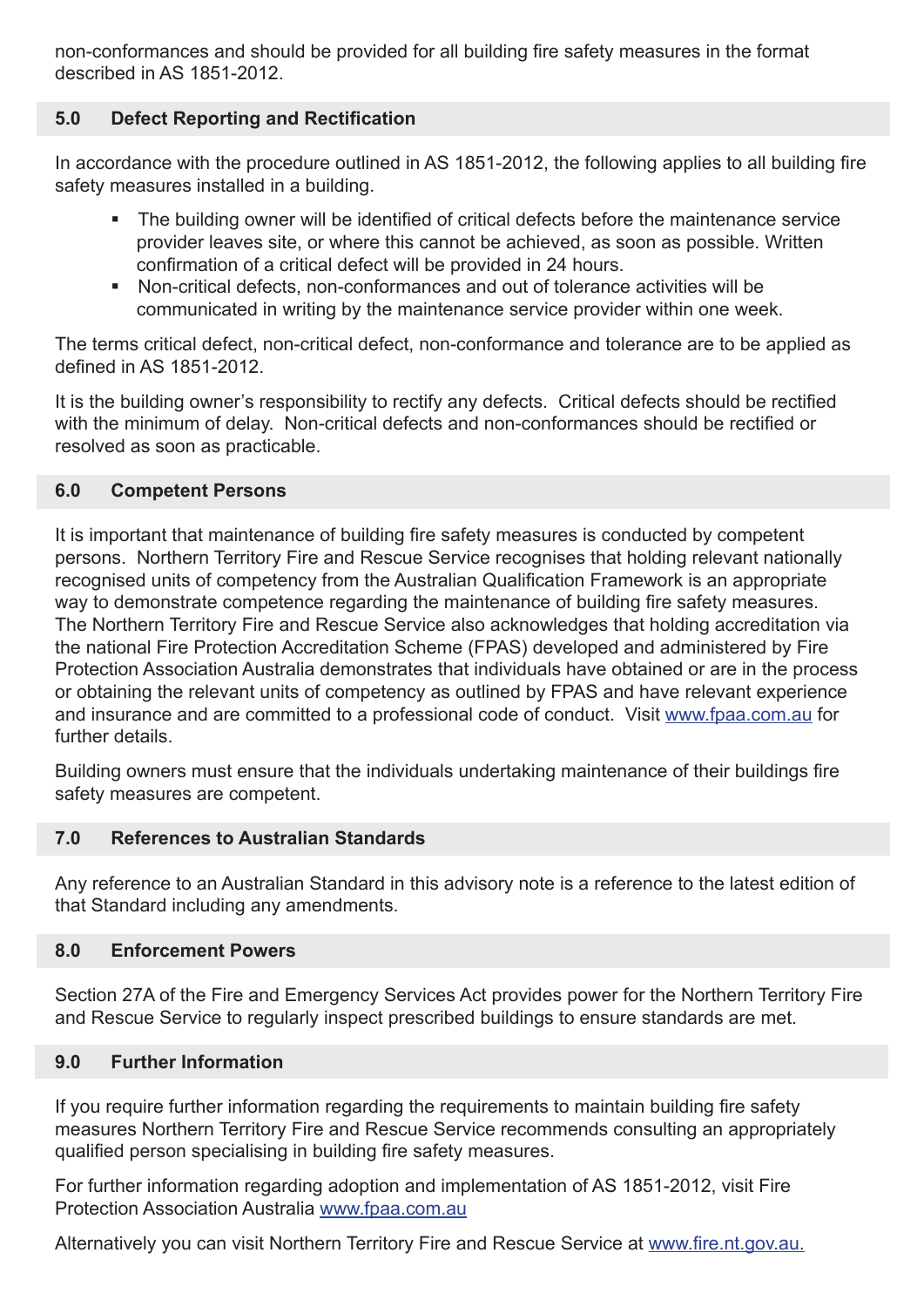# **Table 1 – Maintenance of Building Fire Safety Measures**

#### **MAINTENANCE OF BUILDING FIRE SAFETY MEASURES**

Where a prescribed building pursuant to Schedule 2 of the Fire and Emergency Regulations has any of the Building Fire Safety Measures listed in column 1 installed, these Building Fire Safety Measures must be maintained to the Relevant Maintenance Standard listed in column 2.

| <b>COLUMN1</b>                                                                                      | <b>COLUMN 2</b>                                                                                                                                                                                               |
|-----------------------------------------------------------------------------------------------------|---------------------------------------------------------------------------------------------------------------------------------------------------------------------------------------------------------------|
| <b>Building Fire Safety Measure *Note 1</b>                                                         | <b>Relevant Maintenance Standard * Note 2</b>                                                                                                                                                                 |
| <b>Automatic Fire Sprinkler Systems</b>                                                             | As prescribed in AS 1851-2012                                                                                                                                                                                 |
| <b>Fire Pumpsets</b>                                                                                | As prescribed in AS 1851-2012                                                                                                                                                                                 |
| <b>Fire Hydrant Systems</b>                                                                         | As prescribed in AS 1851-2012                                                                                                                                                                                 |
| Water Storage Tanks for Fire Protection<br>Systems                                                  | As prescribed in AS 1851-2012                                                                                                                                                                                 |
| Fire Detection and Alarm Systems                                                                    | As prescribed in AS 1851-2012                                                                                                                                                                                 |
| <b>Special Hazard Systems</b>                                                                       | As prescribed in AS 1851-2012                                                                                                                                                                                 |
| Delivery Layflat Fire Hose                                                                          | As prescribed in AS 1851-2012                                                                                                                                                                                 |
| <b>Fire Hose Reels</b>                                                                              | As prescribed in AS 1851-2012                                                                                                                                                                                 |
| Portable and Wheeled Fire Extinguishers                                                             | As prescribed in AS 1851-2012                                                                                                                                                                                 |
| <b>Fire Blankets</b>                                                                                | As prescribed in AS 1851-2012                                                                                                                                                                                 |
| Passive Fire and Smoke Systems                                                                      | As prescribed in AS 1851-2012                                                                                                                                                                                 |
| Fire and Smoke Control Features of<br><b>Mechanical Services</b>                                    | As prescribed in AS 1851-2012                                                                                                                                                                                 |
| <b>Emergency Planning in Facilities</b>                                                             | As prescribed in AS 1851-2012                                                                                                                                                                                 |
| <b>Emergency Lighting</b>                                                                           | As prescribed in AS/NZS 2293.2-1995                                                                                                                                                                           |
| <b>Illuminated Exit Signs</b>                                                                       | As prescribed in AS/NZS 2293.2-1995                                                                                                                                                                           |
| Photo luminescent Exit Signs                                                                        | Check monthly that signs are clean, not obstructed,<br>have sufficient lighting levels to facilitate charging<br>and are clearly visible to persons approaching the exit                                      |
| Exits and Paths of Travel to Exits                                                                  | Three monthly inspection of exits and paths of travel<br>to exits to check their ongoing compliance no<br>obstructions to egress                                                                              |
| <b>Solid Core Doors</b>                                                                             | Six monthly inspections of door and door hardware<br>to check for damage or deterioration and to ensure<br>correct operation of door, closer and latch                                                        |
| <b>Fire Control Centres and Rooms</b>                                                               | Annual inspection for ongoing compliance with<br>construction and content requirements                                                                                                                        |
| Lifts providing a stretcher facility                                                                | Annual inspection to check stretcher facility available                                                                                                                                                       |
| Fire service controls in lifts (buildings over<br>12m in effective height)                          | Annual inspection to check activation and operation<br>of fire service controls                                                                                                                               |
| Emergency and standby power systems                                                                 | Six monthly inspection and test to confirm<br>performance                                                                                                                                                     |
| Vehicular access for fire appliances                                                                | Ensure fire service appliance access at all times                                                                                                                                                             |
| Items prescribed in an Alternative Solution                                                         | As prescribed in the alternative solution approved<br>by the relevant authority, or where this has not been<br>prescribed in the alternative solution, in accordance<br>with a relevant standard listed above |
| *Note 1 - The Building Fire Safety Measures listed in this table may incorporate multiple elements. |                                                                                                                                                                                                               |